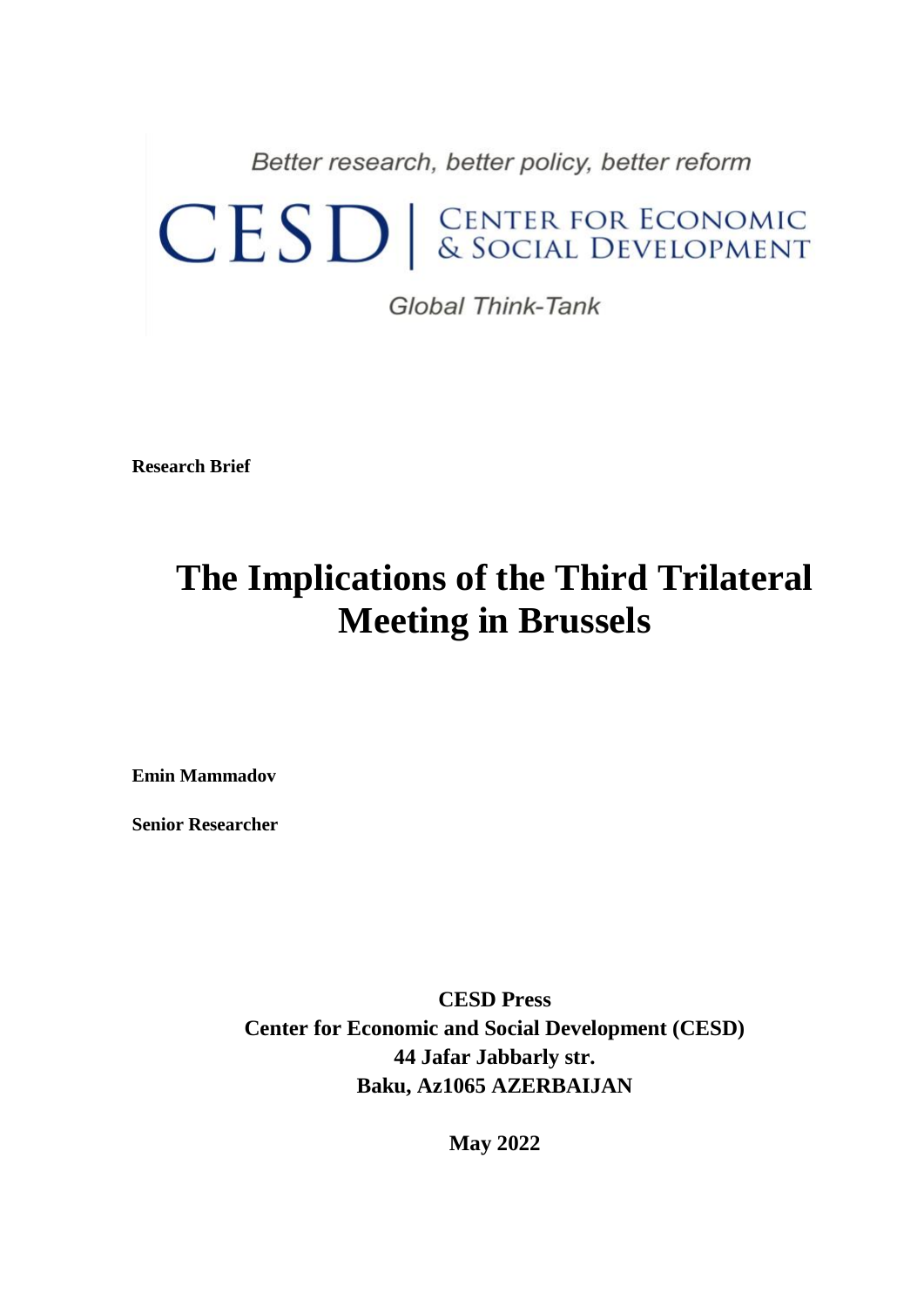In a way towards a productive peace-building process, discussing the situation in South Caucasus and deepening economic cooperation between the EU and both countries, on May 23 President of the European Council Charles Michel hosted the President of Azerbaijan: Ilham Aliyev and Prime Minister of Armenia: Nikol Pashinyan. Following the 6 April meeting, which is called by the President Ilham Aliyev as a starting point in the normalization of relations between Armenia and Azerbaijan, the content of the recent meeting is once more characterized by its promising and necessary provisions that will serve the interests of Azerbaijan and development of the region more broadly. According to the statement, the entire set of vital issues was reviewed touching upon the humanitarian issues, and the following outcomes in various directions were reached.

 In addition to the establishment of the Joint Border Commission enshrined in the penultimate meeting, first joint meeting of the Border Commissions was envisaged to be held in the interstate border soon addressing all necessary issues. In terms of unblocking communications and transport lines, it was agreed to further proceed and principles on governing interregional transit between countries as well as international transport through the communications infrastructure of both countries were identified. Moreover, leaders agreed to advance discussions on the future peace treaty. In economic terms, the work of the Economic Advisory Platform, which seeks to advance economic development in the region and strengthen the EU's economic role in the regions, was deemed to be accelerated.

 The recent trilateral Brussels meeting in May can obviously be considered to be another crucial step toward sustainable peace and security, and unblocking communications in the region in continuation of the productive subsequent discussions in EU format. In practical terms, the trilateral meeting indicated and envisaged the supposedly upcoming processes of the previous meeting, notwithstanding the opposition and rival mindset in Armenia. Certainly, the European Union once more reiterated its interest in a long-lasting peaceful situation and realization of economic and transport projects in the region for the benefit of all people under new realities. In particular, the statement seems to be a light on the importance of sustainable peace in the region. It should be noted that Azerbaijan prior to the meeting unilaterally disclosed 5 base principles for normalizing relations with Armenia which are enshrined as follows: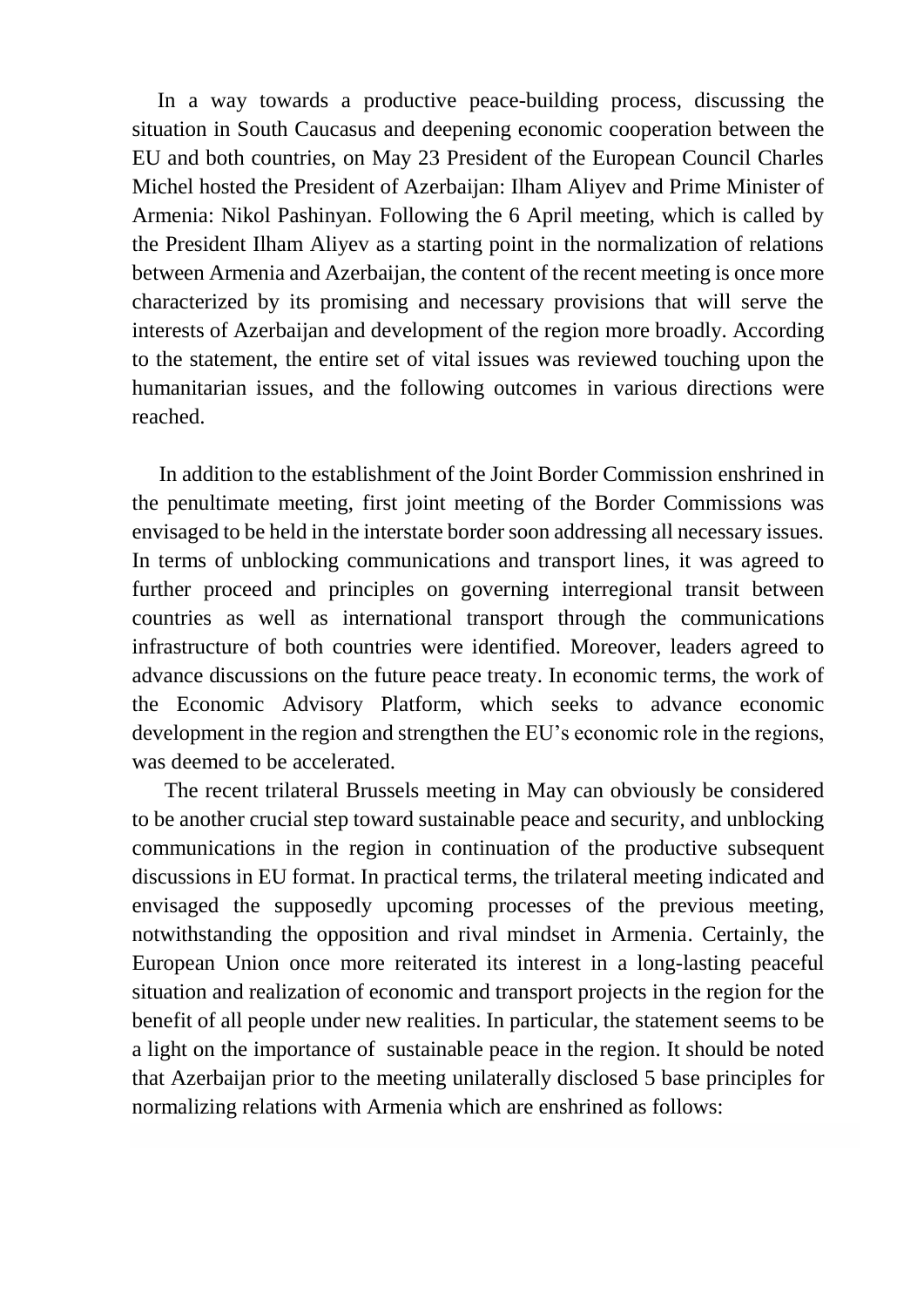- Mutual recognition by states of sovereignty, territorial integrity, inviolability of their international borders and political independence of each other;

- Mutual confirmation of the absence of territorial claims of states to each other and the adoption of a legal obligation that such a claim will not be brought in the future;

- Refrain from threatening each other's security in interstate relations, use of threats and force against political independence and territorial integrity, as well as other circumstances that do not comply with the purposes of the UN Charter

- Delimitation and demarcation of the state border, the establishment of diplomatic relations;

- Opening transport and communications, building other relevant communications and establishing cooperation in other areas of mutual interest.

 Opening communications, in particular in this situation, is beneficial for both countries as Azerbaijan can have direct access to Nakhchivan boosting the internationalization of regional transport roads which can create a more robust transport infrastructure in the Euroasia continent letting the countries to enjoy a more diversified transportation network. With Russia and Iran sanctioned, Middle Corridor gains special attention and could emerge as a reliable trade route between the East and the West. The insecurity environment that Russia created along the logistics channels, which caused, to a large extent, trade disruptions, stipulates the need for Caucasus countries to ramp up and strengthen their positions. In this vein, stepping up the integration and connectivity projects of Armenia and Azerbaijan could certainly contribute to this process for the benefit of all people. As part of the integration, Azerbaijan, Georgia and Kazakhstan agreed on the establishment of a new venture "Euroasia Railway Alliance" to exploit the potential of the Trans-Caspian International Transport Route that will help to establish a unified system for the transportation of goods and services across countries' railway organizations, ports, sea carriers. Turkey declared its intention to join the venture that can undeniably widen the network ensuring easier access to European ports.

As stated by Mr. Ilham Aliyev, there is tremendous potential for the export of energy including renewables through the Zangazur Corridor to Turkey and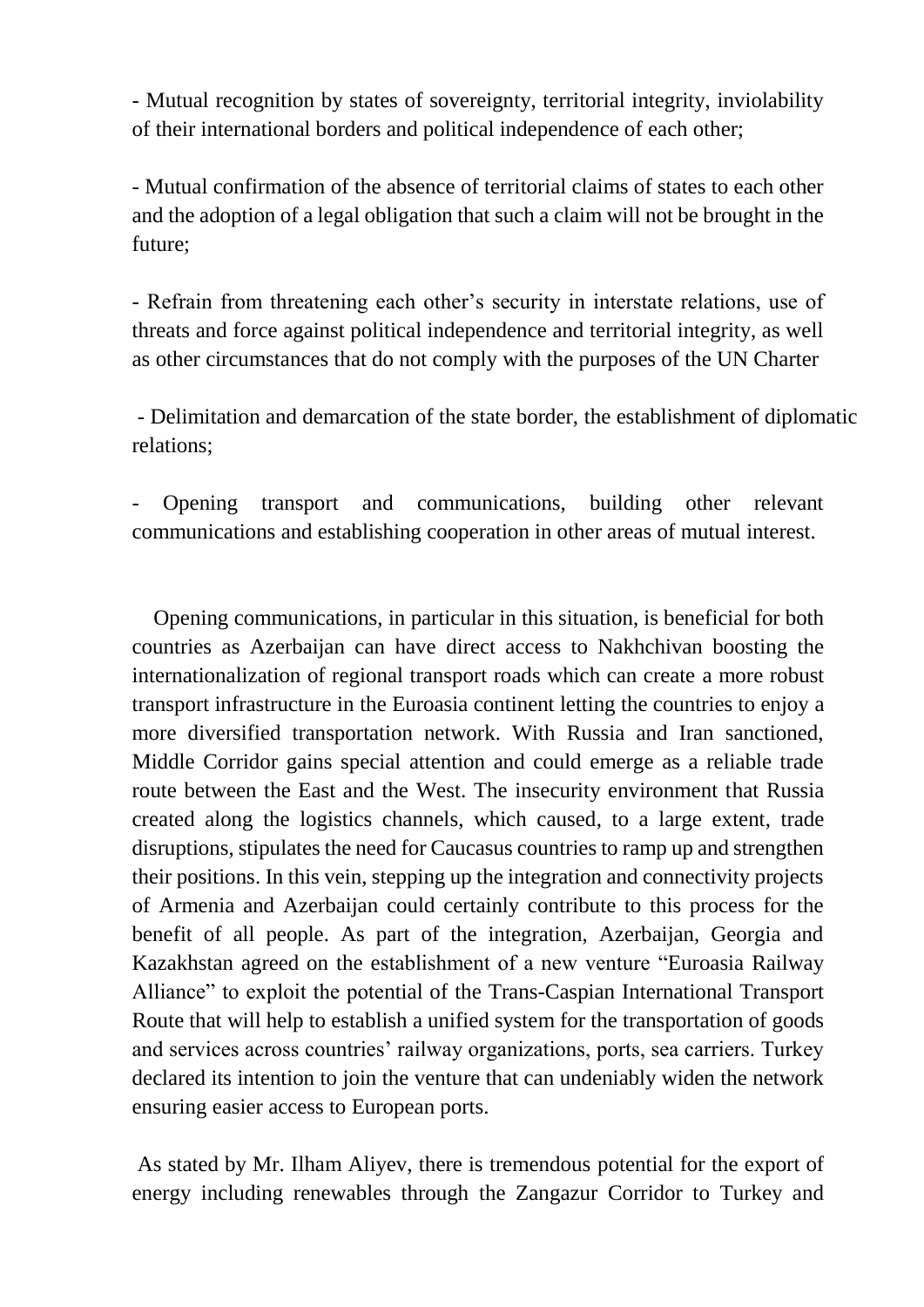Europe that in turn can increase the nation's revenues and energy security of the region. Given the non-oil sector potential of liberated territories, the inter-wined system of communications with the geographical proximity to big regional markets can act as an avenue for the investment of export-oriented industries.

 Along the way on the brink of new development strategies, the importance of the meeting for regional economic and transport as well as international perspectives can not be overlooked as connectivity issues were given special importance in all discussions. Unblocking the communication lines is of crucial significance in providing a fertile ground for the rapid launching of the Zangazur Corridor project that offers additional economic and geopolitical benefits for Azerbaijan as well as for the whole region. In addition, it is a stimulus for new investment in the liberated cities. In accordance with the Economic and Investment Planning Project, the EU intends to widen mutual economic relations with both sides by means of the economic advisory platform that will further enable in the near future to enhance and strengthen the scope of regional relations with other actors which is a crucial factor in lifting up the economic development as well as geopolitical relevance of the region.

## **Trade Turnover with EU in 2021**

| Azerbaijan | 13.2 billion euro |
|------------|-------------------|
| Georgia    | 2.8 billion euro  |
| Armenia    | 1.3 billion euro  |
|            |                   |

**Source:** European Commission, 2022

 Azerbaijan accounts for 77 % of the EU's trade turnover with the South Caucasus. As clearly illustrated in the table, the EU is the largest trade partner of the region. In the post-pandemic period, trade turnover between the EU and South Caucasus is expected to rise.

| Le si ortiga Da ett investment 2012 |                  |
|-------------------------------------|------------------|
| Azerbaijan                          | 2.6 billion euro |
| Georgia                             | 1.2 billion euro |
| Armenia                             | 1.0 billion euro |

**EU's Foreign Direct Investment 2019**

**Source:** European Commission, 2022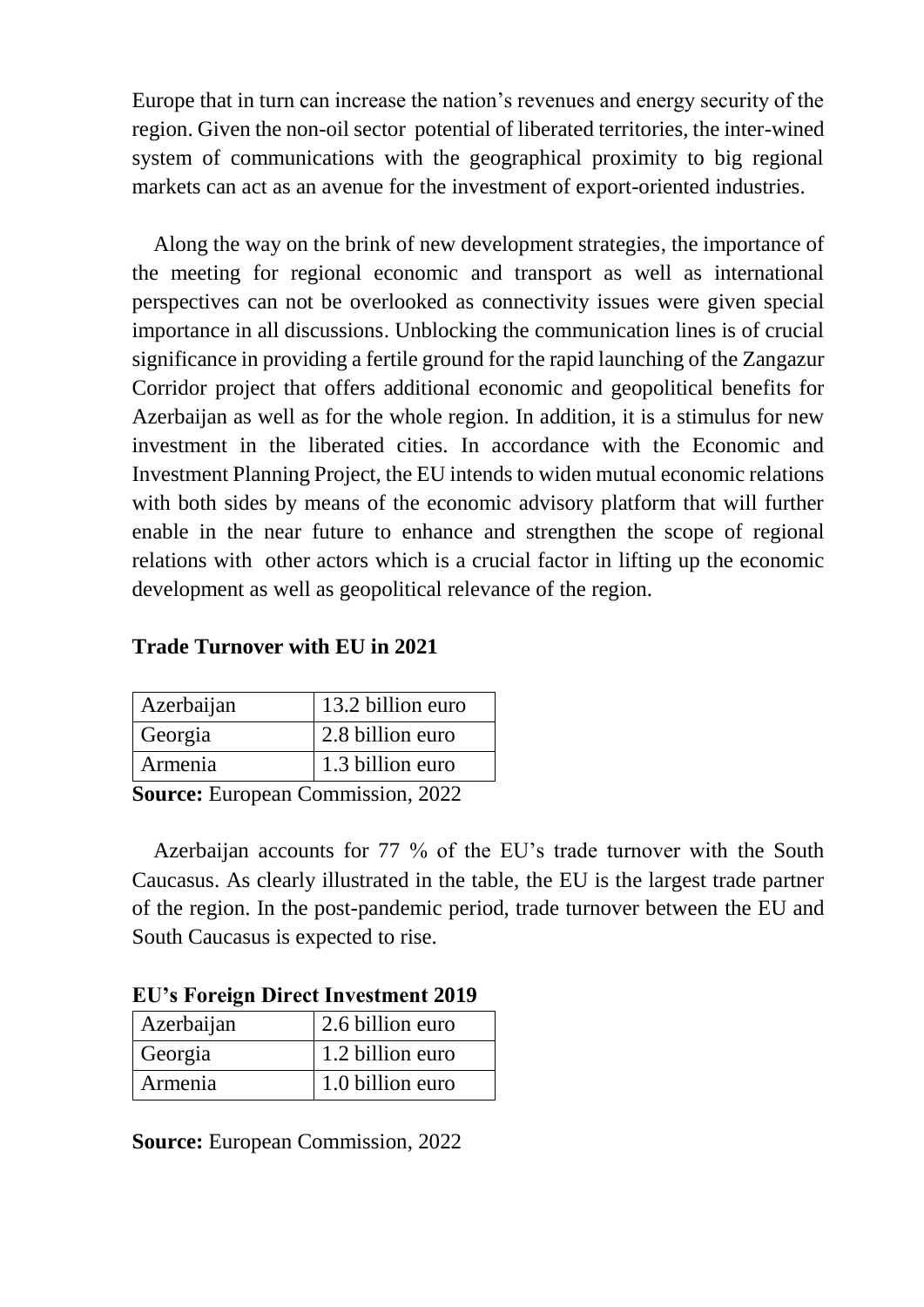In concluding remarks, it can be noted that the EU acts as a reliable mediator in the peace-building process and, in accordance with its Economic and Investment Planning, intends to realize projects as the region is of exceptional importance on the verge of this continent with its intercontinental location and rich energy resources of Azerbaijan. In particular, with the ongoing Russia-Ukraine war and new geopolitical realities founded by Azerbaijan, the region's relevance and the EU's interest here increasingly gains special momentum. As soon as mutual peace agreement is reached, the region's potential to turn into a single market could be feasible. Both Zangazur Corridor and Roadway envisaged in the memorandum of Understanding with Iran have a great capability of potential income source connecting the regional economies, thus accelerating the regional economic integration. Rapid resolution of this conflict accelerates the process of Euro integration of South-Caucasus countries which is win-win situation for all parties with no alternative.

 The recent Brussels meeting was another remarkable event in the direction of sustainable peace in the region and fully exploit newly emerging opportunities. There is a big room for opportunities in various directions to emerge for the development of the whole region that predominantly requires a holistic approach to the peace agreement and joint action by all sides. Currently, the rivalry mindset cultivated in Armenian society and opposition parties are the main obstacles to reaching a long-standing peace agreement with Azerbaijan, and projects are delayed due to Armenian inaction. The multidimensional foreign policy of Azerbaijan boosts its negotiation capabilities and strengthens its position, however possible completion of the projects stipulates the need for Armenia to act in a highly coordinated fashion avoiding one-sidedly prepared restoration projects.